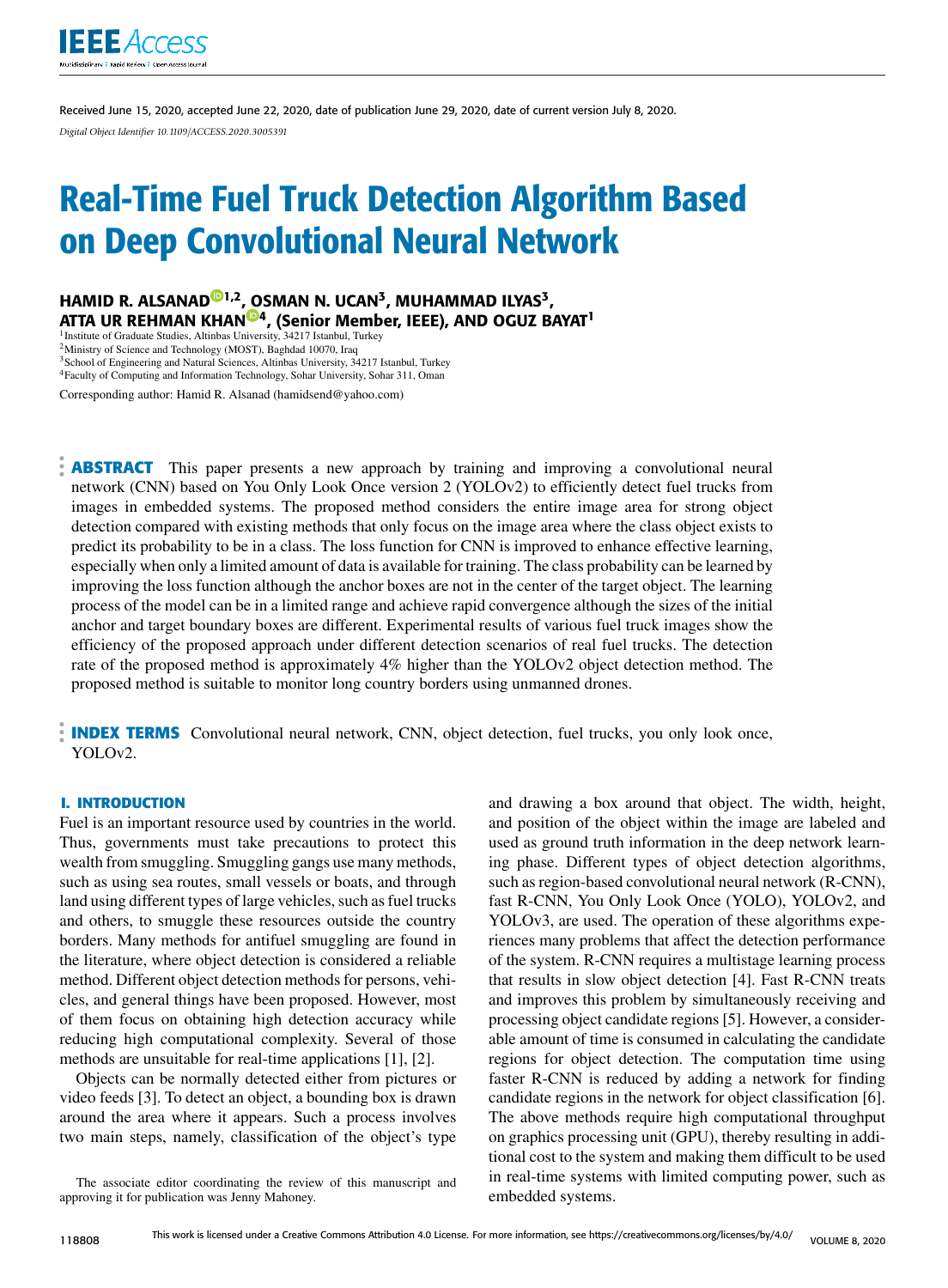YOLO and its improved YOLOv2 are algorithms that can recognize various objects with high computational speed and identify their positions in the image [7], [8]. The learning in YOLOv2 is only performed for the cell where the object exists. Therefore, the learning of other neural network parts, that is, the area not belonging to the class, is not performed. Thus, a situation where a high-class probability is generated in an area where an object does not exist, and the training efficiency is lowered because only the anchor boxes belonging to the cell where the center of the object is located in the training image are used for class probability learning. Therefore, the efficiency of the YOLOv2 algorithm is low.

This paper mainly aims to modify the operation mechanism of YOLOv2 for improving its object detection efficiency by introducing a deep network-based algorithm and its learning method for efficient object detection. The proposed method improves the loss function compared with that of YOLOv2. Thus, the class probability can be learned, especially on anchor boxes that do not belong to the center of the object. This model is designed to limit the range and to quickly converge although the sizes of the initial anchor and target bounding boxes are different in the learning process. Intersection over Union (IOU) between the target bounding and anchor boxes is used to enable stable convergence of center position estimation and bounding box estimation of the object. After network adjustment toward the targeted object detection, this classification network provides an overall increase of approximately 4% mean average precisions (mAPs).

The rest of this paper is organized as follows. Section 2 presents related work. Section 3 proposes a different version of YOLOv2, which is called as the optimized YOLOv2 fuel truck detection (OYOLOv2\_FTD). Section 4 discusses the datasets and experimental results, and Section 5 provides the conclusion and future work.

#### **II. RELATED WORK**

Several studies have analyzed and evaluated object detection performance using various algorithms. Recent relevant studies are reviewed below:

Viola and Jones [9] used haar features and proposed an important task of the object detection framework. They accomplished object detection using cascade classifiers and Adaboost training with a technique called the sliding window. Dalal and Triggs [10] performed classification on subwindows extracted from the image itself using a linear support vector machine (SVM) with a sliding window mechanism. They introduced an efficient histogram of oriented gradient (HOG) features based on the directions of the edge in an image for detection. Felzenszwalb *et al.* [11] proposed a graphical model called deformable part model (DPM) to overcome the distortions of objects within the images. DPM technology assumes that an object is composed of different parts. DPM utilizes linear SVM and HOG combined with the sliding window technique. Regionlets [12] enhanced the DPM by searching the possible positions at the different

portions of the object. Pepik *et al.* [13] expanded the DPM into 3D object formation.

Uijlings *et al.* [14] suggested selective search (SS) to produce a group of data-driven, category-independent object suggestions and avert the use of a conventional sliding window search. The operation of SS depends on hierarchical segmentation applying various groups of clues. They used SS to generate a localization and recognition system model based on a bag-of-words. LeCun *et al.* [15] and Krizhevsky *et al.* [16] illustrated that the remarkable success of the CNN as an ideal extractor of features for image recognition and classification has a considerable effect on object detection. The top object detectors utilizing CNNs can be summarized as follows:

Sermanet *et al.* [17] proposed a feature extractor called the OverFeat framework. CNN was first utilized using the sliding window technique. Girshick *et al.* [4] and Uijlings *et al.* [14] proposed a region-based CNN (R-CNN) that requires a multistage learning process (SS is used to generate proposals of candidate regions for the input image, the features of each proposal are calculated, a linear SVM is applied to classify each region, the bounding boxes are fine-tuned, and redundant ones are removed in postprocessing). These processes result in slow object detection. Fast R-CNN [5] improves object detection using spatial pyramid pooling networks [18] to simultaneously receive and process object candidate regions. Faster R-CNN [6] reduces the computation time by adding a network-based region proposal [19], which is a kind of fully connected network [20], for finding candidate regions.

Xiang *et al.* [21] modified fast R-CNN [5] to improve the object candidate generation stage by entering subcategory information for 3D voxel patterns [22] to the network. Cai *et al.* [23] detected multiple layers of the network to handle objects of different sizes. Chen *et al.* [24] developed 3D proposals, these proposals are recorded by several contextual and segmentation features for 3D object detection, and the rescoring utilizes the fast R-CNN [5]. Yang *et al.* [25] introduced a method depends on rejecting negative proposals of the object using cascaded classifiers and convolutional features. A scale-dependent object classifier was used to evaluate the remaining proposals.

References [7], [8] and [26] considered the detection of objects as a regression problem using YOLO and singleshot detector (SSD) [27] algorithms and removed the stage of object proposal creation. These algorithms are based on an individual CNN shadowed by a nonmaximal suppression stage. In those algorithms, all images that enter the network are separated into  $(7 \times 7 \text{ grid}, 13 \times 13 \text{ in YOLO}, \text{ and}$  $9 \times 9$  in SSD), where the prediction of a fixed number of boundary boxes is the responsibility of each grid cell. Their major advantages are the construction of a fast detector and viewing the entire image through training, thereby increasing the accuracy of detection. Although SSD is a modern object detection structure, hard negative mining is difficult, and sampling selection results in high confidence loss. The two major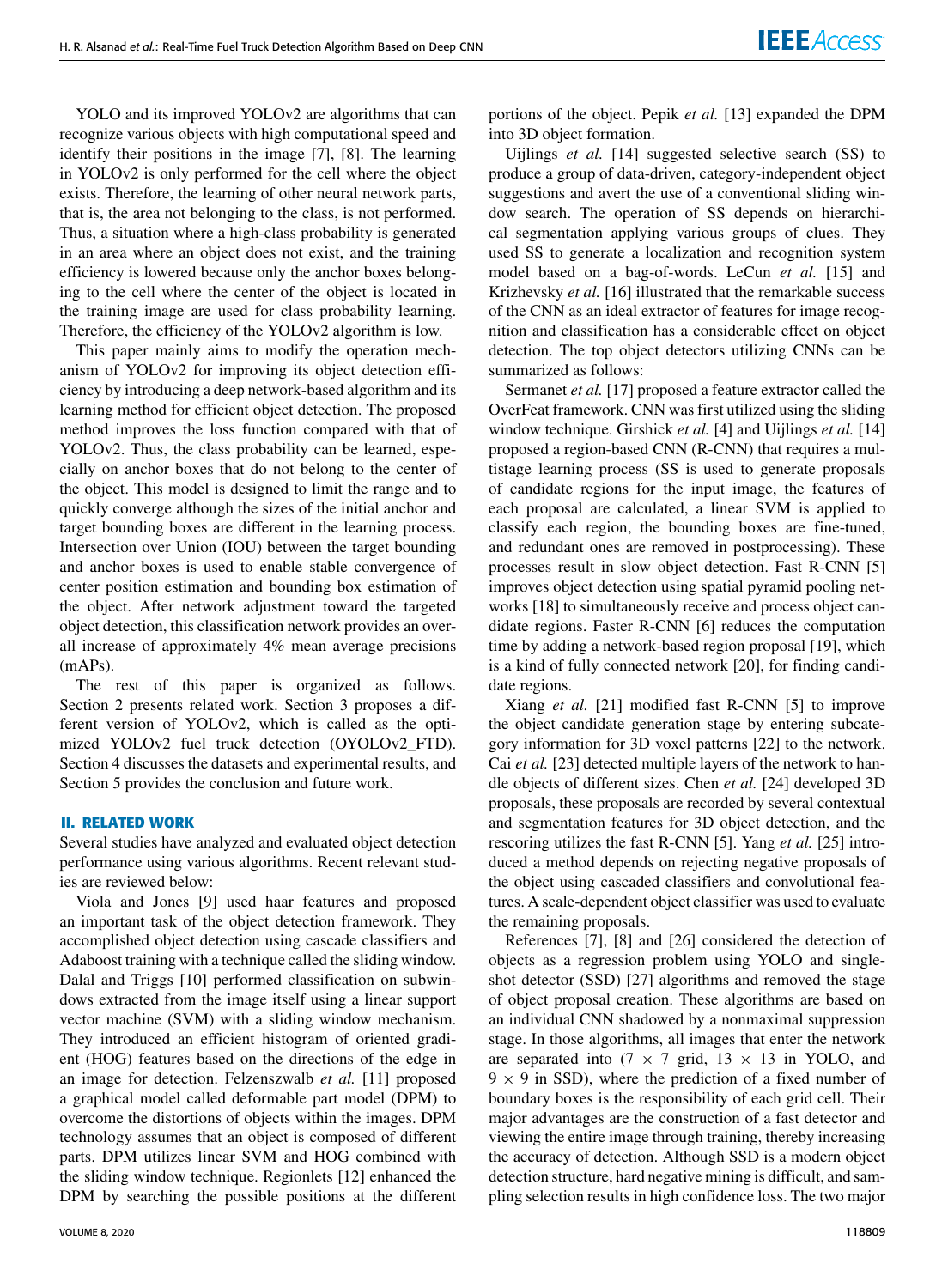drawbacks of these methods are 1) imposing strict limitations on the prediction of bounding box (for example, every grid cell in YOLO can only predict two boundary boxes), and 2) detection of small objects is extremely difficult. The SSD system attempted to fix the second drawback by increasing the datasets for small objects. Fu *et al.* [28] propose a deconvolutional SSD, which is the improved version of SSD, to focus on the context with the help of deconvolutional layers.

In reference [29], YOLOv2 is used to detect vehicles in unmanned aerial vehicle images, which is the beginning of successful use CNN regression-based in the city administration. References [30]–[35] explored vehicle detection using CNNs. Such methods do not need human-involved features, and only a large number of tagged vehicle images are used to train the network with supervision before the network can automatically learn the vehicle-type features.

The main objectives of YOLOv2 [8], which is the basis of the proposed method and is the second version of YOLO, are to significantly improve the accuracy while reducing the complexity, that is, fast performance. YOLOv2, which is an optimized model of YOLOv1, maintains the speed advantages and increases the mAP rate of YOLOv1 (63.4). YOLOv2 can be operated at varying and different sizes, thereby providing an easy trade-off between accuracy and speed using a new multi-scale training method. A list of significant solutions was added in YOLOv2 increasing the mAP. Batch normalization is used for pre-processing the data of input image. The high-resolution classifier of YOLOv1 at  $224 \times 224$  to  $448 \times 448$  increases the mAP by 4%. A modern network with the ''network in network'' concept [36] used by YOLOv2 expects with comprehensive average pooling and pads the features by inserting  $1 \times 1$  convolutional core among the  $3 \times 3$  convolutional cores.

The YOLOv2 network has few convolutional layers (19 compared with 24 in YOLOv1) and few filters plus five max pooling layers, making it more reliable than its predecessor. YOLOv2 supports convolution with anchor boxes, increases the resolution of each grid from  $7 \times 7$  in YOLOv1 to  $13 \times 13$ , and only has a single bounding box per grid. After examining the curve of IOU function by calculating the statistics of ground truth on the image sets (Visual Object Classes (VOC) and Common Objects in Context) through the use of the k-means algorithm, YOLOv2 detects a solution for the best amount of anchor boxes and determines the anchor boxes number to be five, where its average IOU (61.0) is similar to faster R-CNN (60.9) that uses nine anchor boxes. The location is immediately predicted to overcome the instabilities caused by anchor boxes, thereby leading to a 4% mAP increase with the positive effect of dimension clusters. To obtain the features extracted from the previous  $26 \times 26$ layer, YOLOv2 subjoins a pass-through layer and combines it with the features of the original final output to enhance the facility of detecting small objects. Thus, YOLOv2 increases the mAP by 1%.

#### **III. PROPOSED ALGORITHM**

The proposed algorithm called OYOLOv2\_FTD focuses on improving YOLOv2 in detecting fuel trucks. This method uses a single deep neural network to simultaneously predict the location of fuel trucks and classify their category. The proposed algorithm adopts three approaches, namely,

- 1. Reducing the number of CNN layers.
- 2. Reducing the number of anchors where the amount of processing and the required time are reduced.
- 3. Modifying the loss function.

The details of the network structure and learning process to predict these outputs are described in the following subsections.

## A. PROPOSED NETWORK STRUCTURE

A YOLOv2-based [8] end-to-end training CNN is proposed to detect fuel trucks. The proposed deep network structure is shown in Figure **1**, and its layers are described in Table 1. This structure is a simplified structure of YOLOv2. Each layer is composed of a convolutional layer and a maxpool layer. A leaky rectified linear activation function is used.

The proposed OYOLOv2\_FTD structure uses only one anchor box compared with the existing YOLOv2 that uses five anchor boxes. An anchor box size and position estimation method is proposed to compensate for this difference.

The fuel trucks are estimated using the deep network, the object class is set to one, and the image is divided into  $13 \times 13$  grids, similar to YOLOv2, to estimate the position and



**FIGURE 1.** Diagram of the proposed CNN structure.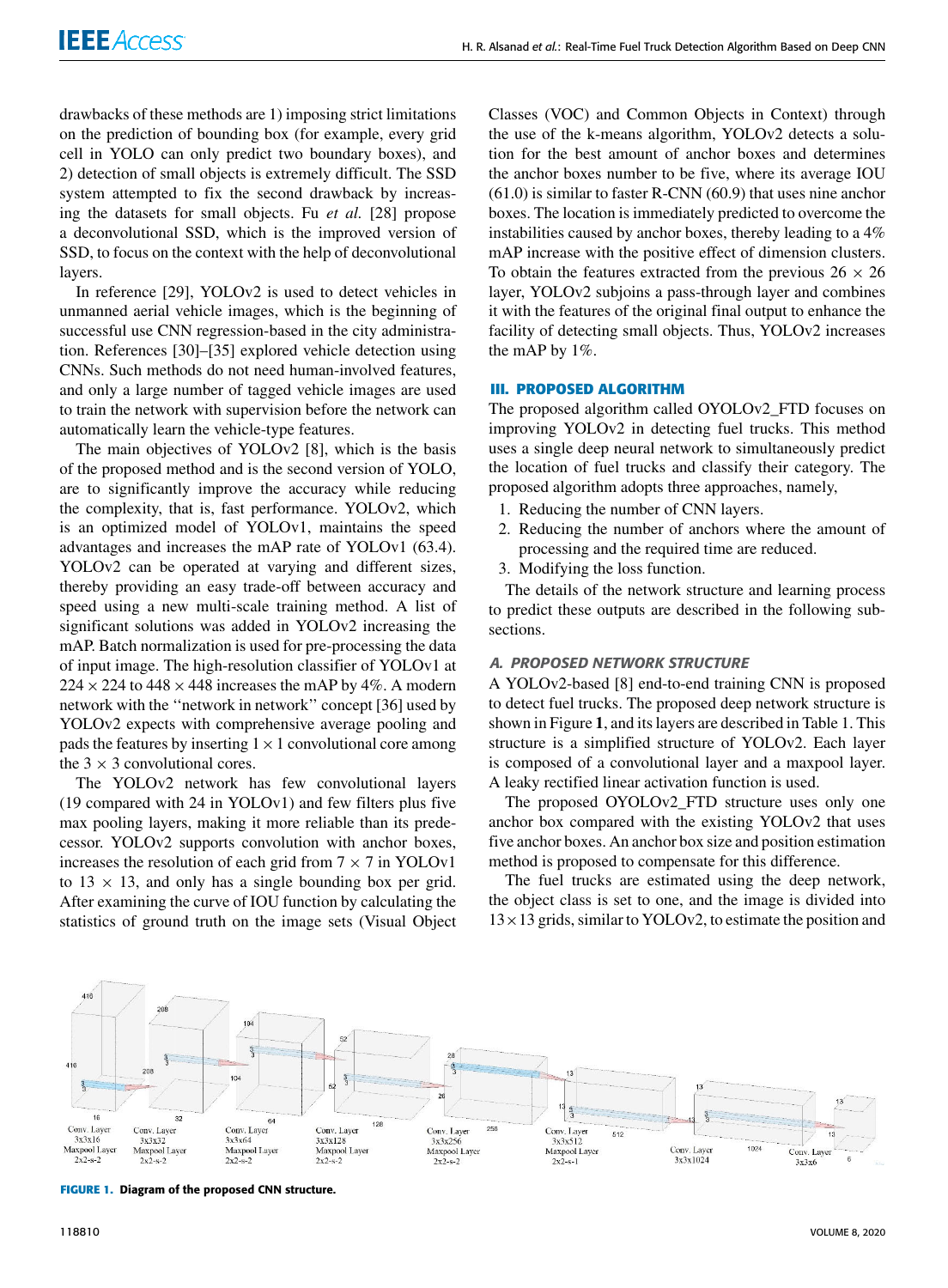**TABLE 1.** Description of the proposed CNN.

| Layer          | Type             | Size/Stride                      | Filters   | Output                                                |
|----------------|------------------|----------------------------------|-----------|-------------------------------------------------------|
| 1              | Conv<br>Max-pool | $(3\times3)$<br>$(2\times2)/2$   | 16        | $416 \times 416 \times 16$                            |
| $\overline{2}$ | Conv<br>Max-pool | $(3\times3)$<br>$(2\times2)/2$   | 32        | $208 \times 208 \times 32$                            |
| 3              | Conv<br>Max-pool | $(3\times3)$<br>$(2\times2)/2$   | 64        | $104 \times 104 \times 64$                            |
| $\overline{4}$ | Conv<br>Max pool | $(3\times3)$<br>$(2 \times 2)/2$ | 128       | $52 \times 52 \times 128$                             |
| $\overline{5}$ | Conv<br>Max pool | $(3\times3)$<br>$(2\times2)/2$   | 256       | $26 \times 26 \times 256$                             |
| 6              | Conv<br>Max-pool | $(3\times3)$<br>$(2\times2)/1$   | 512       | $13 \times 13 \times 512$                             |
| 7<br>8         | Conv<br>Conv     | $(3\times3)$<br>$(3\times3)$     | 1024<br>6 | $13 \times 13 \times 1024$<br>$13 \times 13 \times 6$ |

size of fuel trucks using the anchor boxes belonging to each grid cell. Thus, the final output of the deep network is  $13 \times 13$ grid cells, with one anchor box for each cell, and six outputs for each anchor box  $(2D)$  center coordinates  $(x, y)$ , width and height (h w), one class probability, one confidence). Thus, the deep network has an output size of  $13 \times 13 \times 6$ , as shown in layer 8 of Table 1.

Although this paper deals with one class, the number of classes can be extended to multiple classes when the filter size is modified to match the number of classes in layer 8. However, the depth of the deep network should be increased because it has eight layers for effective object detection, which is relatively shallow compared with other deep network structures. Although this network is relatively shallow, sufficient detection is possible with low hardware complexity.

#### B. CLASS PROBABILITY AND CONFIDENCE LEARNING

As previously mentioned, the outputs of the deep network are the six values of the anchor box belonging to each cell of the  $13 \times 13$  grid cells, which are the coordinates of the center, the width and height of the box, class probability P (class|object), and confidence

 $(C = P(object) IOU)$ . Confidence is the probability of object existence P(object) multiplied by IOU. To learn the class probability, object existence probability, and confidence in YOLOv2, we set the value of  $P(\text{class}|\text{object}) = P(\text{object}) =$ 1 in the cell where the center of the class object belongs in the training data, and we set  $P(\text{object}) = 0$  for the remaining cells. The class probability is only trained for cells with probability 1, and the object existence probability is trained for all cells. In this case, class probability learning is not performed for cells with  $P(\text{class}|\text{object}) = 0$ . The estimation of an object with high existence probability but does not belong to any class and the image region where an object does not exist recognized as an object caused by false positive are not considered. YOLOv2 determines that the class with the highest probability within the class defined by a softmax function as the final class of the object, although the image

area recognized as the real object does not belong to the class defined in the deep network. In particular, no class comparison target is found when only one class needs to be estimated. Thus, the class probability becomes one in all cases using the softmax function, and the deep network cannot perform the classifier function.

In this paper, a sigmoid function is first applied before applying the softmax function in calculating the class probability, and the result is higher than the threshold value. The softmax function is then applied to calculate the final class function. The class probability is trained to make it converge to  $P(\text{class}|\text{object}) = 0$  for the cell where the object's center belongs and for the other cells. The deep network is converted to the estimated class probability value and confidence through Equations (1a  $&$  1b), similarly to YOLOv2, to estimate the target class probability value and confidence.

$$
\ddot{P}(class \mid object) = sig(t_{class}), \qquad (1a)
$$

$$
\hat{C} = sig(t_{Object}). \qquad (1b)
$$

where t<sub>class</sub> and t<sub>object</sub> are the outputs of the deep network to estimate the class probability and confidence, respectively.

# C. TRAINING OYOLOv2\_FTD TO ESTIMATE THE COORDINATES AND SIZE OF ANCHOR BOXES

This subsection focuses on training OYOLOv2\_FTD to estimate the coordinates and size of anchor boxes. The center coordinates of the anchor box are shown in Figure **2**. The offset is defined using the vertex at the upper-left corner of the cell where the center of the object is located, similar to YOLOv2. The x and y offsets range are from 0 to 1 because the side length of each cell is 1. Therefore, we estimate the offset using the sigmoid function. For YOLOv2, the estimated width  $\hat{w}$  and height  $\hat{h}$  of the anchor box are calculated using Equation (2).

$$
\hat{w} = P_{width} exp(t_{width}), \hat{h} = P_{height} exp(t_{height}), \qquad (2)
$$

where t<sub>width</sub> and t<sub>height</sub> are the output values for estimating the width and height of the anchor box in the deep network, and Pwidth and Pheight represent the initial estimated width and



**FIGURE 2.** x and y offsets of a bounding box are defined from the top-left corner of the grid cell where the center of the object is located.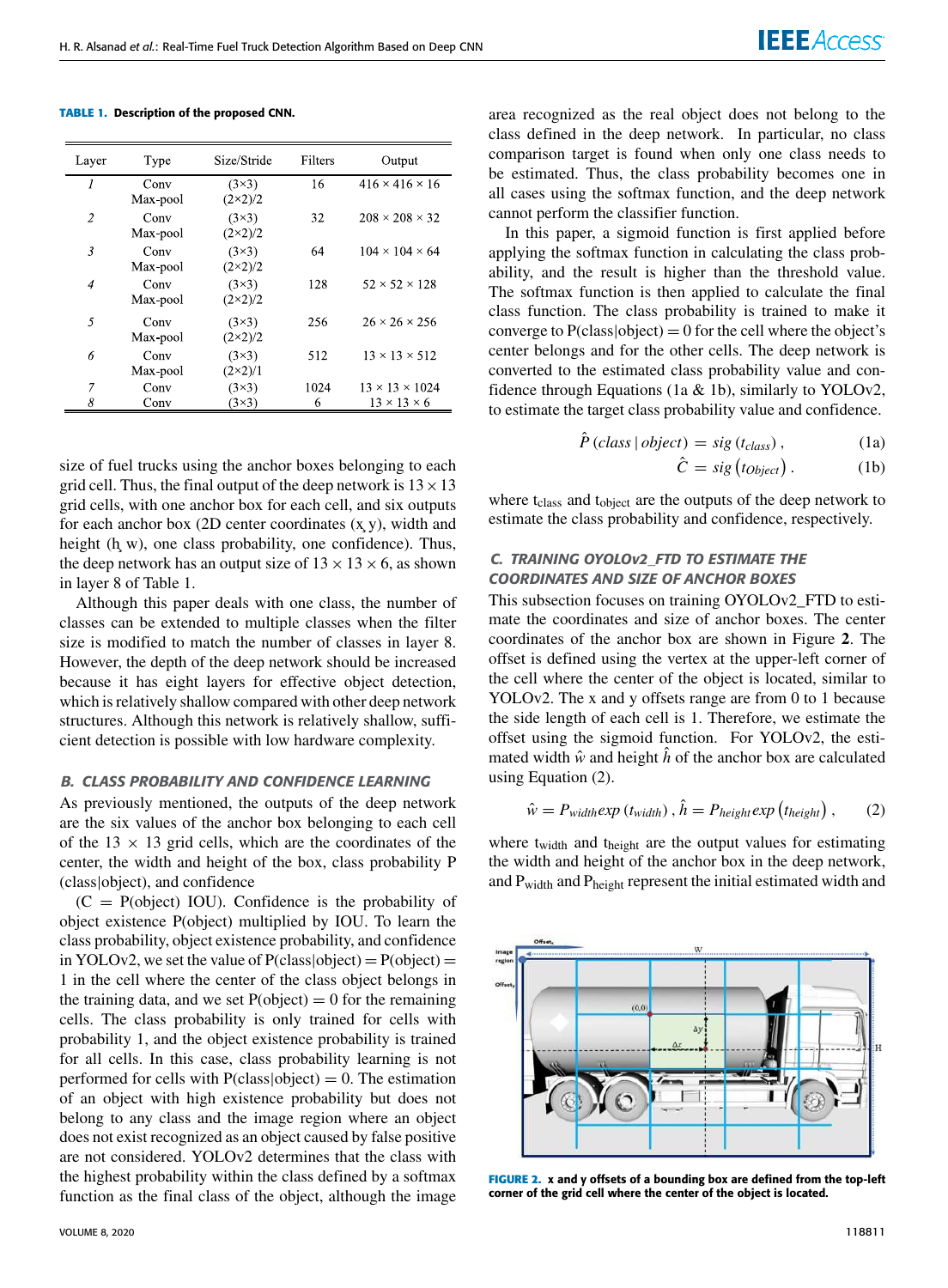height of the anchor box. Since the image is converted to the size  $W \times H$  at the output of the deep network, the range of the estimated width and height in Equation (2) should be limited to  $0 \leq \hat{w} \leq W$  and  $0 \leq \hat{h} \leq H$ , respectively.

The above equation does not satisfy this formula, and because of the characteristics of the exp function, the rate of change when t<sub>width</sub> and t<sub>height</sub> has a negative value is smaller than the rate of change when having a positive value. The disadvantage is that the convergence time increases when the width and height values are relatively larger than the estimated width and height values of the actual object. Equations (3a–d) are proposed in OYOLOv2\_FTD to address this drawback.

$$
\hat{w} = Wsig(t_{width} - a_{width}), \qquad (3a)
$$

$$
\hat{h} = Hsig(t_{height} - a_{height}), \qquad (3b)
$$

where:

$$
a_{width} = log\left(\frac{W - P_{width}}{P_{width}}\right),
$$
 (3c)

$$
a_{height} = log\left(\frac{H - P_{height}}{P_{height}}\right). \tag{3d}
$$

Through the above equations, the range of the estimated width and the estimated height can be limited to  $0 \leq \hat{w} \leq W$ and  $0 \leq \hat{h} \leq H$ , respectively. Also, due to the characteristics of the sigmoid function P<sub>width</sub> and P<sub>height</sub> are based on W/2 and H/2. They have different rates of change, that can quickly converge although the difference between the initial setting values  $P_{width}$  and  $P_{height}$  and the width and height of the target bounding box is large.

#### D. SETTING LOSSES FOR OPTIMIZATION LEARNING

We use the adaptive gradient (AdaGrad) algorithm, belonging to the gradient descent-based learning method for learning the deep network. As illustrated in Equations (4–9) the loss function  $(L_{total})$  that the algorithm aims to minimize is defined as the weighted sum of the following:

- The localization loss (*Lcentercoord* ): It involves two parts of losses, the first part is the loss from bounding box coordinate x and y  $(L_{XY})$  and the second part is the loss from width w and height h (*Lwh*).
- The classification loss (*Lclass*): It is the class probability loss of grid cell.
- The confidence loss (*Lconfidence*): It is the loss from the confidence in each bound box.

$$
L_{total} = (W_{centercoord}L_{centercoord} + W_{class}L_{class} + W_{confidence}L_{confidence}),
$$
 (4)

where:

$$
L_{centerood} = (L_{xy} + L_{wh}),
$$
\n(5)  
\n
$$
L_{xy} = \sum_{i=0}^{s^2} I_i^{obj} \exp(-IOU_i) [(x_i - \hat{x}_i)^2 + (y_i - \hat{y}_i)^2],
$$
\n(6)

$$
L_{wh} = \sum_{i}^{s^2} I_i^{obj} \exp(-IOU_i)
$$
  
\n
$$
\times \left[ \left( \sqrt{w_i} - \sqrt{\hat{w}_i} \right)^2 + \left( \sqrt{h_i} - \sqrt{\hat{h}_i} \right)^2 \right], (7)
$$
  
\n
$$
L_{class} = \sum_{i}^{S^2} \sum_{c \in class} \left[ \lambda_{class}^{obj} I_i^{obj} \left( 1 - \hat{P}_i \left( class \mid object \right) \right)^2 + \lambda_{class}^{noobj} I_i^{obj} \hat{P}_i \left( class \mid object \right)^2 \right],
$$
  
\n
$$
L_{confidence} = \sum_{i}^{S^2} \left[ \lambda_{confidence}^{obj} I_i^{obj} \left( 1 - \hat{C}_i \right)^2 \right]
$$
  
\n(8)

$$
i \leftarrow
$$
  
+  $\lambda_{confidence}^{n oob} \hat{C}_i^2$ , (9)

where  $L_{xy}$ ,  $L_{wh}$ ,  $L_{confidence}$ , and  $L_{class}$  are the sums of square errors of the center coordinates, width and height, confidence, and class probability between the target bounding box and the anchor box, respectively.  $I_i^{obj}$  $\frac{\partial v}{\partial t}$  has a value of 1 when the center of the bounding box is located in the i-th cell, otherwise, it is 0, and  $I_i^{noob}$  has the opposite value. In the formulas of  $L_{xy}$  and  $L_{wh}$ , IOU<sub>i</sub> denotes to the IOU between the anchor box and the target bounding box belonging to the i-th cell. As learning progresses, the overall loss decreases, and the IOU value of the anchor box belonging to the cell where the center of the target bounding box is located decreases. In this paper, the weight of L<sub>centercoord</sub> in Equation (4) is applied by applying  $exp(-IOU_i)$  to the internal weight of  $L_{xy}$  and  $L_{wh}$ . Although the internal weight value of L<sub>centercoord</sub> itself is large, it can be reduced with the decrease in loss.

For Lclass, we learn that the class probability for the anchor box belonging to the cell where the object does not exist is zero and separate the confidence and class probability by learning the probability of  $P_i$ (class|object) rather than Pi(class), indicating that each class probability can be learned. Lconfidence is configured to learn all cells similar to the loss function of YOLOv2. For  $L_{total}$ , the specific gravity of each loss, that is, the W<sub>class</sub>, W<sub>centercoord</sub> and W<sub>confidence</sub>, values can be adjusted by the characteristics of the object to be detected because the scale between each loss value is different.

For the images of fuel trucks captured with a camera placed on drones, the size proportion occupied by the image is small. Thus, the values of  $L_{\text{confidence}}$  and  $L_{\text{class}}$  that consider all cells are larger than  $L_{xy}$  and  $L_{wh}$  that only consider cells where their class probability is not zero. On this basis, the relative scale between  $L_{\text{confidence}}$  and  $L_{\text{class}}$  can be adjusted by setting Wcentercoord to a value that is relatively large compared with W<sub>confidence</sub> and W<sub>class</sub>. For L<sub>confidence</sub> and L<sub>class</sub>, the class probability for small objects is small, and the relative importance can be controlled by setting  $\lambda_{confidence}^{obj}$  and  $\lambda_{class}^{obj}$  with values larger than  $\lambda_{confidence}^{n oob}$  and  $\lambda_{class}^{n oob}$ .

## **IV. DATASETS AND EXPERIMENTAL RESULTS**

The main objective of this paper is to modify the operation mechanism of YOLOv2 to improve its object detection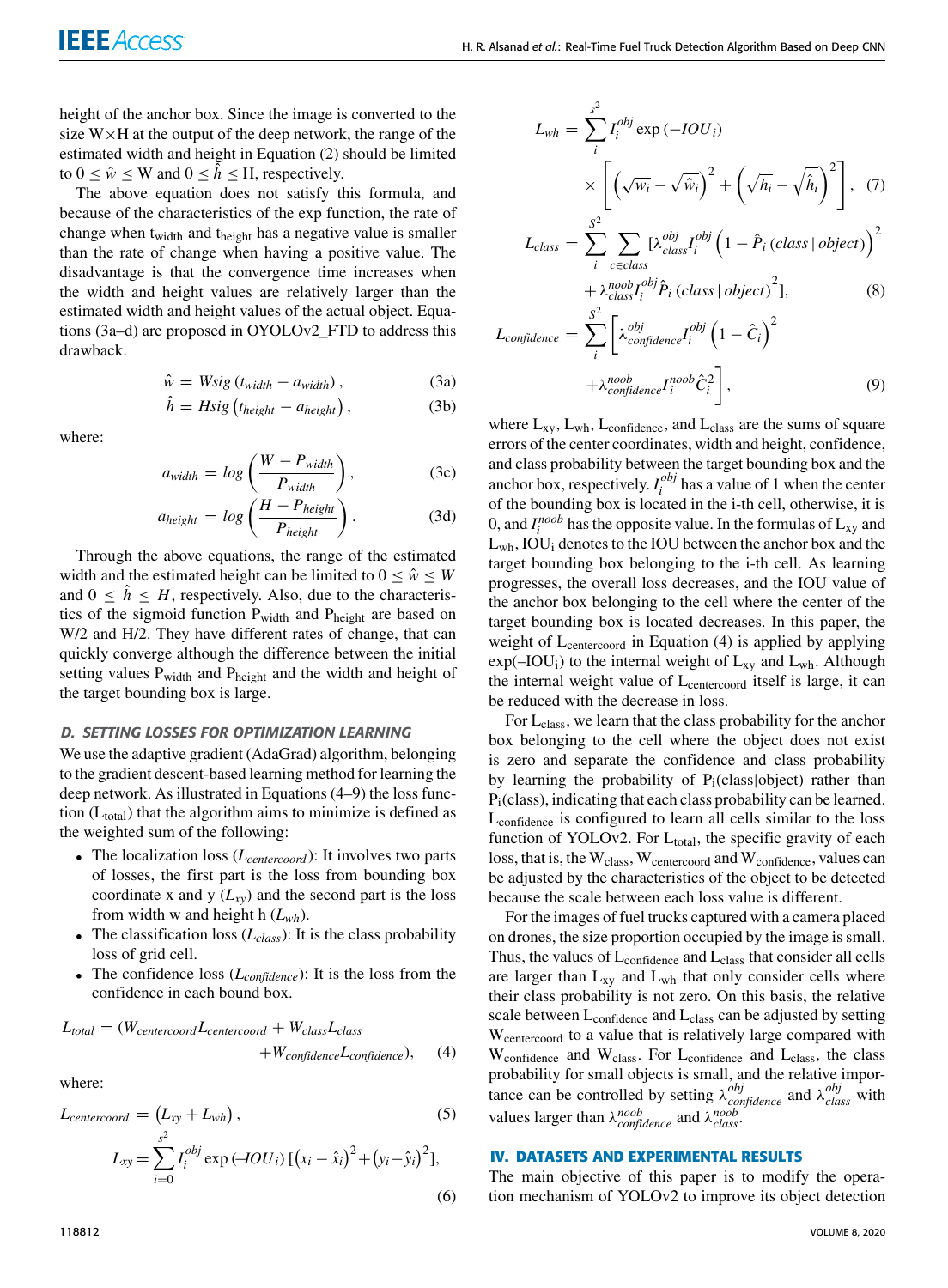efficiency. The modified YOLOv2 is tested on fuel trucks as a case study. This section describes the datasets used in the experiments, the evaluation measures, and the results of the conducted experiments.

# A. DATASETS

Publicly available datasets, including PASCAL VOC 2007 and PASCAL VOC 2012 datasets, are used to investigate the performance of the proposed method [37]–[39]. We also build our own dataset of fuel trucks that contains 2500 fuel truck images in different environments and orientations. The images in the datasets include daily scenes on sunny and cloudy days, and noise background, people, snow, rain, and other vehicle types are found. This dataset is divided into training and test datasets with the desired ratio, such as 6:4 or 7:3. We use 7:3 in this paper, as shown in Table 2.

#### **TABLE 2.** Fuel trucks dataset distribution.

| Datasets            | Number of Samples |
|---------------------|-------------------|
| <b>Training Set</b> | 1750              |
| <i>Testing set</i>  | 750               |
| Total               | 2500              |

For the object detection task, the boundary and label for each object's ground truth must be manually specified. Standardized ground truth marking methods are provided in the PASCAL VOC dataset. This method is also used in the fuel truck dataset to create the bounding boxes and labels.

The Image Labeler application on MATLAB, which is a widely adopted annotation tool in numerous applications, is used to annotate the fuel truck images. This tool directly converts the annotation message into a mat file format containing the image's number and class(es) with boundary boxes. Image annotation is manually conducted for the 2500 fuel truck images. The schematic of the annotated fuel trucks is shown in Figure **3**. The annotated image is used as an input to train the proposed OYOLOv2\_FTD architecture.

#### B. EVALUATION METHODS

The proposed OYOLOv2 FTD algorithm is trained on the fuel truck dataset and PASCAL VOC2007 and PAS-CAL VOC2012 datasets and compared with the existing



**FIGURE 3.** Sample labeling of fuel trucks using the Image Labeler application.

VOLUME 8, 2020 118813

YOLOv2 algorithm to verify its performance. The metrics used to evaluate the proposed model are as follows: IOU, accuracy, and mAP. IOU denotes the overlap rate of the predicted bounding box generated by the network and ground truth bounding box. The bounding box is considered to be correct when IOU overrides the threshold, as shown in Equation (10). This standard is used to measure the correlation between the object ground truth and object prediction, where the higher the correlation is, the greater the value will be. IOU is used to calculate the AP of the proposed fuel truck detection model.

The bounding box  $(B_{pred})$  of a fuel truck in the image is collected from the neural network after dropping the input image. Equation (10) is satisfied when the IOU value is greater than the value of threshold  $a_0$ , and the prediction is regarded as correct based on the IOU value of the predicted bounding box of fuel trucks  $(B<sub>pred</sub>)$  and ground truth bounding box  $(B<sub>truth</sub>)$ . Figure 4 shows the detected fuel trucks and ground truth areas, where the areas marked in purple and blue represent the predicted bounding boxes, and the ground truth areas are marked in green. This process aims to calculate the IOU between the predicted and ground truth areas.



**FIGURE 4.** A calculation example of IOU [40].

The result is considered to be true positive (TP) when the IOU value is larger than 50% of the threshold, otherwise, it is considered as false positive (FP). False negative (FN) occurs when the model predicts no fuel trucks in the image, but the image contains fuel trucks. Accordingly, these conditions can be combined into two metrics, namely, precision and recall.

$$
a = \frac{B_{pred} \cap B_{truth}}{B_{pred} \cup B_{truth}} \ge a_0,
$$
\n(10)

The accuracy of the predictions provided by the object detector is measured using the IOU evaluation metric. The importance of this evaluation metric is by setting anchor boxes while preparing the training data and is significantly important when non-suppression is used for the cleanup required when multiple boxes are predicted per each object.

The value of  $a_0$  is set to 0.5, indicating that the intersection between the predicted and ground truth regions is at least half of the size of the ground truth area. The test case is predicted as a fuel truck when the IOU value is larger than the 0.5 threshold.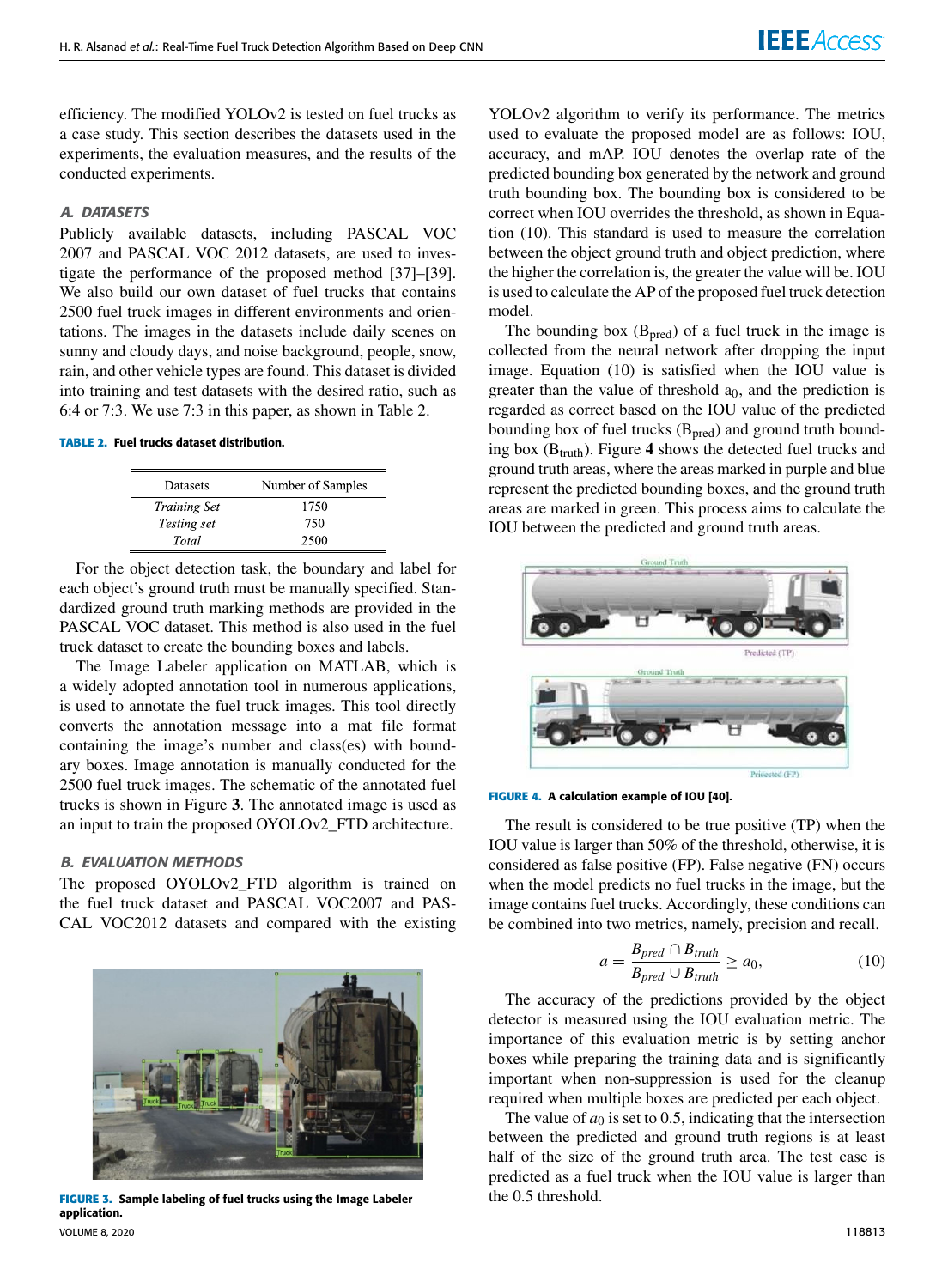Precision is defined as the ratio of TP to the total positive predictions, which can be expressed as:

$$
Precision = \frac{TruePositives}{Alldetermines} = \frac{TP}{TP + FP} = \frac{TP}{n}, \quad (11)
$$

where n  $(TPs + FPs)$  represents the total number of images recognized by the system.

$$
Recall = \frac{TruePositives}{Alltrueinstances} = \frac{TP}{TP + FN},
$$
 (12)

Accuracy is an intuitive measure of performance and is the ratio of correctly predicted observation to the total observations. Accuracy is calculated as follows:

$$
Accuracy = \frac{TP + FN}{TN + TP + FP + FN},
$$
\n(13)

The denominator of recall is the sum of TPs and FNs. The summation of the two values can be recognized as the total number of fuel trucks in the ground truth. An additional evaluation measure, mAP, is equal to the area below the curves of recall and precision. The values of this measure are limited in the interval [0, 1], where large values indicate good detection accuracy.

# C. EXPERIENTIAL RESULTS

The proposed OYOLOv2\_FTD model is trained using the fuel truck dataset. The images in this dataset have different sizes, resolutions, and different environments. This dataset is used to verify the robustness of the proposed model under different scenarios.

For a fair comparison, all experiments are conducted on a computer with Intel(R) Core (TM)  $i7-6700HQ$  CPU  $@$ 2.60 GHz CPU and NVIDIA GeForce GTX 965M GPU, with 16 GB memory and CUDA10.1 cuDNN9.1. The operating system of the computer is a 64-bit Windows 10. We adopt a MathWorks support example (Object Detection Using YOLOv2 Deep Learning) [41] to train the proposed deep learning model. This example, which is already trained using VOC 2007+2012, is selected as the backbone of the proposed OYOLOv2\_FTD. The results of the conducted experiments verify the effectiveness and accuracy of the proposed method in terms of computational cost.

YOLOv2 and OYOLOv2\_FTD are separately trained on the same dataset to verify the performance of the proposed model. The loss values during the training phase of the two models are shown in Figure **5**. The x-axis denotes the number of iterations, and the y-axis denotes the loss values for each iteration. The losses of the two models decrease and converge to 0, when the iteration number increases, confirming that the proposed model is successfully trained with the training dataset. As shown in Figure **5**, the loss of OYOLOv2\_FTD is lower and converges to zero faster than the original YOLOv2 model. The proposed model outperforms the YOLOv2 model.

The proposed algorithm immensely improves the average accuracy compared with the YOLOv2 algorithm using



**FIGURE 5.** Loss curves of the two models.

the fuel truck dataset. The proposed OYOLOv2\_FTD algorithm achieves 93.0 mAP, and the original YOLOv2 achieves 89.0 mAP, as shown in Table 3.

**TABLE 3.** Fuel trucks test detection results of the two Algorithms.

| <b>Algorithms</b>  | Dataset    | mAP  |
|--------------------|------------|------|
| YOLOv <sub>2</sub> | Fuel truck | 89.0 |
| OYOLOv2 FTD        | Fuel truck | 93.0 |

We train the proposed OYOLOv2\_FTD algorithm for detection using the VOC2007 dataset. Table 4 shows the performance comparison of selected (less than real-time) detectors like Fastest DPM [42], R-CNN Minus R [43], Fast R-CNN [5], and the proposed OYOLOv2 FTD algorithm. As shown in the results, OYOLOv2\_FTD method outperforms all other methods. The proposed OYOLOv2\_FTD algorithm achieves 80.9 mAP, while the Fast R-CNN, R-CNN Minus R, Fastest DPM achieve 70.0 mAP, 53.5 mAP, 30.4 mAP respectively.

**TABLE 4.** PASCAL voc2007 test detection results of different less than real-time models.

 $\overline{a}$  $\overline{a}$ 

| Algorithms            | Dataset | mAP  |
|-----------------------|---------|------|
| Fastest DPM [42]      | VOC2007 | 30.4 |
| $R$ -CNN Minus R [43] | VOC2007 | 53.5 |
| Fast R-CNN [5]        | VOC2007 | 70.0 |
| OYOLOv2 FTD           | VOC2007 | 80.9 |

We also trained the proposed algorithm using the VOC (2007+2012) datasets and compared its results with some (real-time) detectors like Fast YOLO [7], YOLO(YOLOv1) [7], SSD [27], YOLOv2 [8]. The result is shown in Table 5.

Figure **6** illustrates some results showing that the system successfully detects fuel trucks in different scenes and under different backgrounds.

Figure **7** shows the TP, FP, and FN rates of the two algorithms. The average of the results of the two algorithms is shown in a pie graph. As shown in the ratios on the pie graph, the proposed algorithm learns the class probabilities of regions in the image where no fuel trucks are present during training, indicating high TP and low FP and FN rates. For the detection speed per image, YOLOv2 has an average time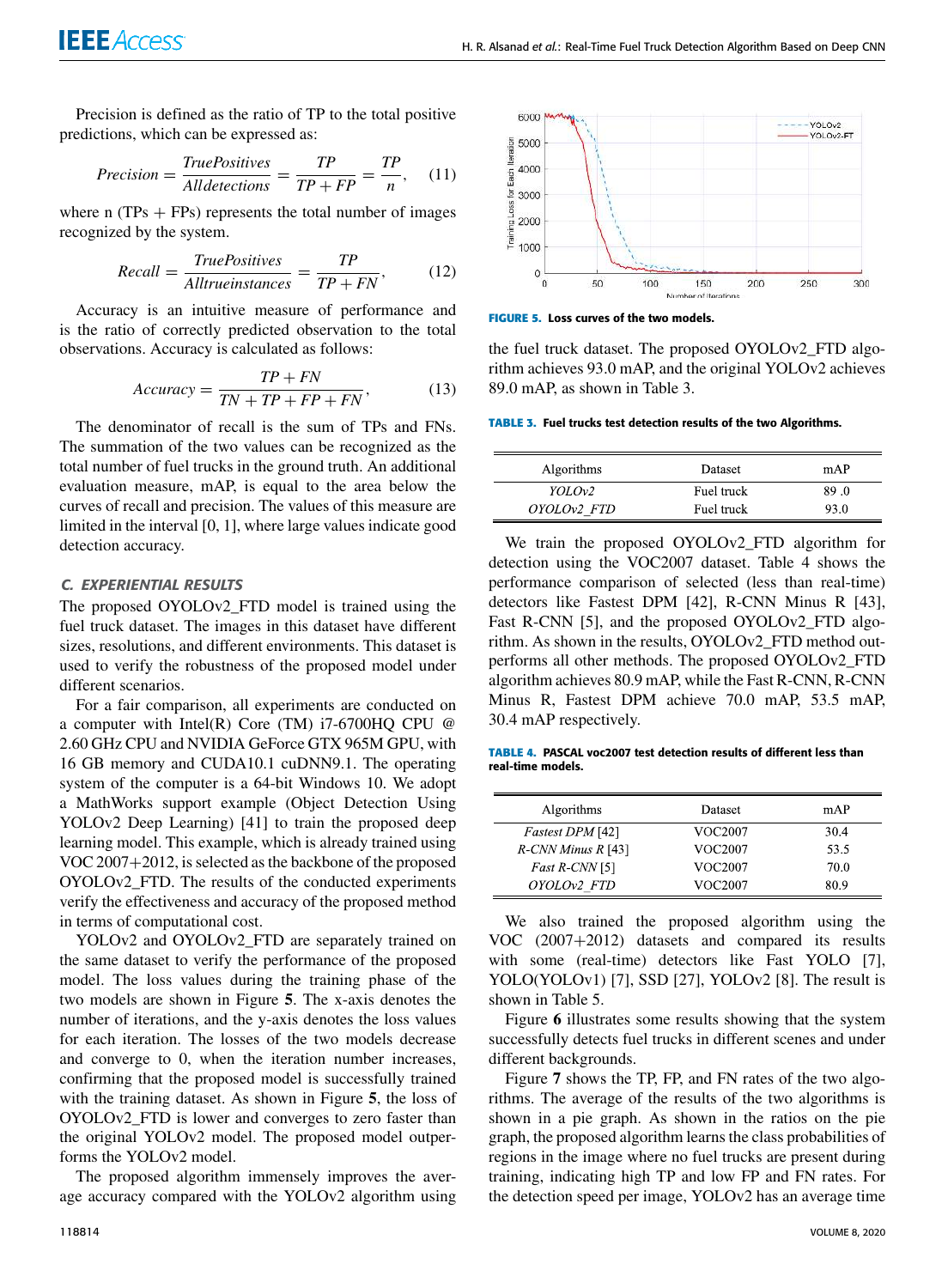

**FIGURE 6.** Selected examples of fuel truck detection results on the fuel truck dataset using the proposed OYOLOv2\_FTD. Each output box is associated with the score, and the detected frame rate is displayed in the upper-left corner.

|         | TABLE 5. PASCAL VOC2012 test detection results of different real-time |
|---------|-----------------------------------------------------------------------|
| models. |                                                                       |

| Algorithms      | Dataset         | mAP  |
|-----------------|-----------------|------|
| Fast YOLO [7]   | VOC (2007+2012) | 52.7 |
| YOLO(YOLOv1)[7] | VOC (2007+2012) | 63.4 |
| SSD [27]        | VOC (2007+2012) | 74.3 |
| $YOLOv2$ [8]    | VOC (2007+2012) | 78.6 |
| OYOLOv2 FTD     | VOC (2007+2012) | 82.1 |

of 0.0416 s, and the proposed algorithm has an average time of 0.0191 s. This finding is because YOLOv2 uses five anchor boxes, and the proposed algorithm detects fuel trucks using one anchor box to improving the size estimation of the anchor box, as shown in Equations (3a-3d).

As shown in Figure **8**, the proposed OYOLOv2\_FTD has an AP value of 93% on the testing set, which is higher than the YOLOv2 method (89%).

## **V. OYOLOv2\_FTD LIMITATIONS**

The main limitation of our proposed model (OYOLOv2\_FTD) as compared to the original model (YOLOv2) is that the



**FIGURE 7.** TP, FP, and FN rates of YOLOv2 and the proposed OYOLOv2\_FTD algorithm during detection.

operation of our model is based on using one anchor box rather than five. Consequently, if two or more fuel trucks lay in the same cell (a very rare scenario), it will be considered as one object. However, it is noteworthy that using one anchor box provides faster training and detection compared to the original model. The second limitation of this work is its comparison with YOLOv3. We selected YOLOv2 for improvement because YOLOv3 has worst performance for detecting large objections [26]. It would be good that the proposed model must be compared with YOLOv3, but YOLOv3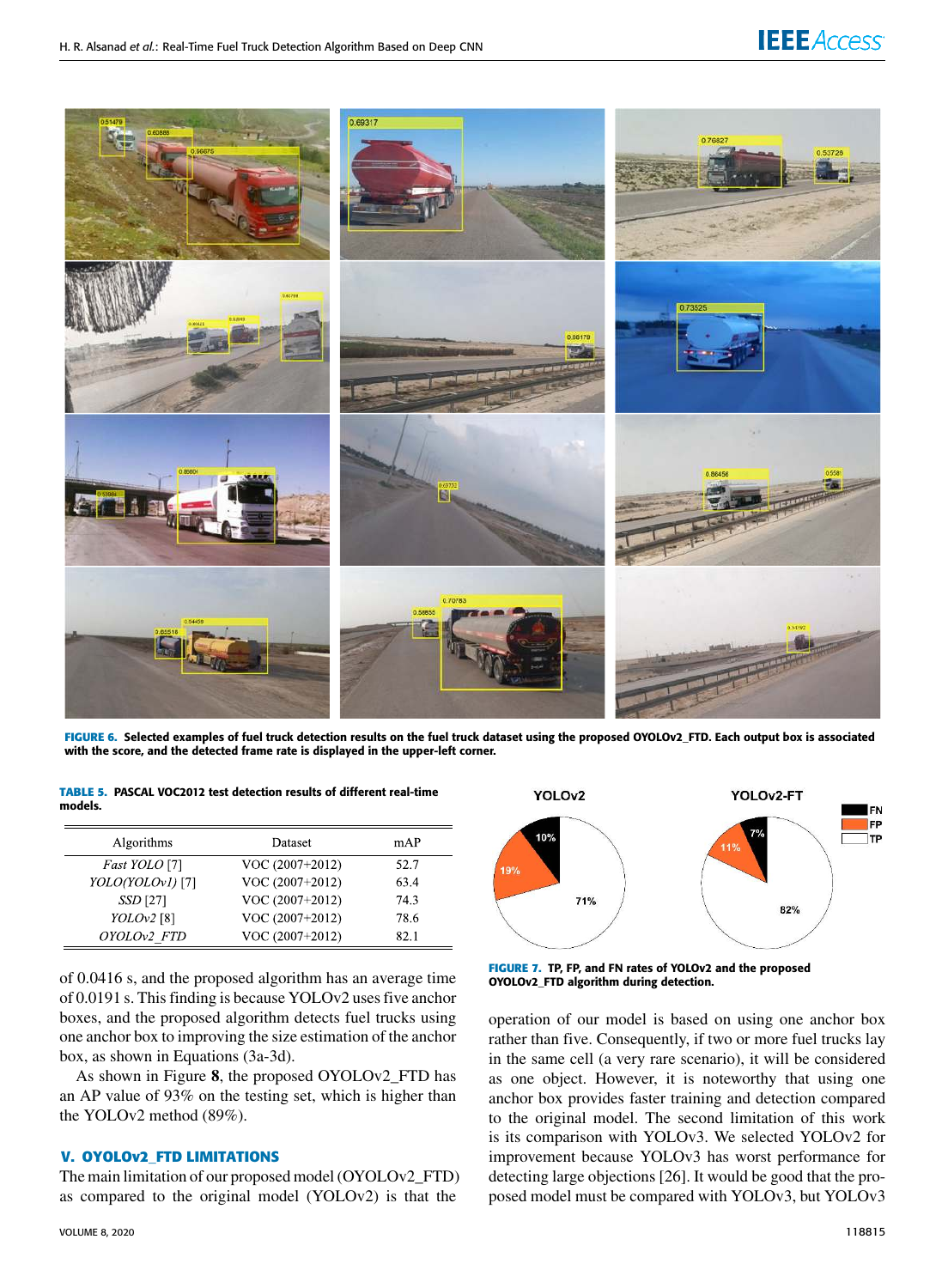

**FIGURE 8.** Precision recall curve performance of the proposed OYOLOv2\_FTD detection and YOLOv2 detection.

has not been trained on PASCAL VOC (2007 and 2012). Considering the excessive work, this comparison is beyond the resources of this project.

## **VI. CONCLUSION**

This paper focuses on the detection of fuel trucks based on a deep neural network called YOLOv2. YOLOv2 is used because of its ability to outperform current methods in terms of accuracy and performance in near real-time. We proposed a new network based on YOLOv2 method, which is called the real-time fuel truck detection algorithm based on deep CNN. The proposed OYOLOv2\_FTD method improves the class probability and regression learning of the coordinate system in the existing YOLOv2 method, where it can be efficiently trained using a small amount of training data. The class probability can be learned by improving the loss function although the anchor boxes are not in the center of the target object. The learning process of the model can be in a limited range and achieve rapid convergence although the sizes of initial anchor and target boundary boxes are different. The results of the conducted experiments show that the mAP of the proposed OYOLOv2\_FTD detection model can reach 93.0%. The proposed OYOLOv2\_FTD algorithm outperforms the traditional YOLOv2 algorithm by 4% in detecting fuel trucks. Although the proposed model achieves good performance in the conducted experiments, the number of fuel trucks and the amount of data is relatively low. In future research, we will collect many actual fuel truck data to improve the accuracy and speed of fuel truck detection. The proposed algorithm is suitable for detecting and tracking fuel trucks in real-time.

## **REFERENCES**

- [1] C. Chen, A. Seff, A. Kornhauser, and J. Xiao, "DeepDriving: Learning affordance for direct perception in autonomous driving,'' in *Proc. IEEE Int. Conf. Comput. Vis. (ICCV)*, Dec. 2015, pp. 2722–2730.
- [2] J. E. Hoo and K. C. Lim, ''Accuracy and error study of horizontal and vertical measurements with single view metrology for road surveying,'' *ARPN J. Eng. Appl. Sci.*, vol. 11, no. 12, pp. 7872–7876, 2016.
- [3] J. C. Nascimento and J. S. Marques, "Performance evaluation of object detection algorithms for video surveillance,'' *IEEE Trans. Multimedia*, vol. 8, no. 4, pp. 761–774, Aug. 2006.
- [4] R. Girshick, J. Donahue, T. Darrell, and J. Malik, ''Rich feature hierarchies for accurate object detection and semantic segmentation,'' in *Proc. IEEE Conf. Comput. Vis. Pattern Recognit.*, Columbus, OH, USA, Jun. 2014, pp. 580–587.
- [5] R. Girshick, ''Fast R-CNN,'' in *Proc. IEEE Int. Conf. Comput. Vis.*, Dec. 2015, pp. 1440–1448.
- [6] S. Ren, K. He, R. Girshick, and J. Sun, "Faster R-CNN: Towards realtime object detection with region proposal networks,'' *IEEE Trans. Pattern Anal. Mach. Intell.*, vol. 39, no. 6, pp. 1137–1149, Jun. 2017.
- [7] J. Redmon, S. Divvala, R. Girshick, and A. Farhadi, ''You only look once: Unified, real-time object detection,'' in *Proc. IEEE Conf. Comput. Vis. Pattern Recognit. (CVPR)*, Jun. 2016, pp. 779–788.
- [8] J. Redmon and A. Farhadi, ''YOLO9000: Better, faster, stronger,'' in *Proc. IEEE Conf. Comput. Vis. Pattern Recognit. (CVPR)*, Honolulu, HI, USA, Jul. 2017, pp. 7263–7271.
- [9] P. Viola and M. Jones, ''Rapid object detection using a boosted cascade of simple features,'' in *Proc. IEEE Comput. Soc. Conf. Comput. Vis. Pattern Recognit. (CVPR)*, Dec. 2001, vol. 1, nos. 511–518, p. 3.
- [10] N. Dalal and B. Triggs, "Histograms of oriented gradients for human detection,'' in *Proc. IEEE Comput. Soc. Conf. Comput. Vis. Pattern Recognit. (CVPR)*, Jun. 2005, pp. 886–893.
- [11] P. F. Felzenszwalb, R. B. Girshick, D. McAllester, and D. Ramanan, ''Object detection with discriminatively trained part-based models,'' *IEEE Trans. Pattern Anal. Mach. Intell.*, vol. 32, no. 9, pp. 1627–1645, Sep. 2010.
- [12] X. Wang, M. Yang, S. Zhu, and Y. Lin, ''Regionlets for generic object detection,'' *IEEE Trans. Pattern Anal. Mach. Intell.*, vol. 37, no. 10, pp. 2071–2084, Oct. 2015.
- [13] B. Pepik, M. Stark, P. Gehler, and B. Schiele, "Multi-view and 3D deformable part models,'' *IEEE Trans. Pattern Anal. Mach. Intell.*, vol. 37, no. 11, pp. 2232–2245, Nov. 2015.
- [14] J. R. R. Uijlings, K. E. A. van de Sande, T. Gevers, and A. W. M. Smeulders, ''Selective search for object recognition,'' *Int. J. Comput. Vis.*, vol. 104, no. 2, pp. 154–171, Sep. 2013.
- [15] Y. LeCun, B. Boser, J. S. Denker, D. Henderson, R. E. Howard, W. Hubbard, and L. D. Jackel, ''Backpropagation applied to handwritten zip code recognition,'' *Neural Comput.*, vol. 1, no. 4, pp. 541–551, Dec. 1989.
- [16] A. Krizhevsky, I. Sutskever, and G. E. Hinton, ''Imagenet classification with deep convolutional neural networks,'' in *Proc. Adv. Neural Inf. Process. Syst. (NIPS)*, 2012, pp. 1097–1105.
- [17] P. Sermanet, D. Eigen, X. Zhang, M. Mathieu, R. Fergus, and Y. Lecun, ''Overfeat: Integrated recognition, localization and detection using convolutional networks,'' Feb. 2014, pp. 1–15, *arXiv:1312.6229v4*. [Online]. Available: https://arxiv.org/abs/1312.6229
- [18] K. He, X. Zhang, S. Ren, and J. Sun, "Spatial pyramid pooling in deep convolutional networks for visual recognition,'' *IEEE Trans. Pattern Anal. Mach. Intell.*, vol. 37, no. 9, pp. 1904–1916, Sep. 2015.
- [19] R. Girshick, J. Donahue, T. Darrell, and J. Malik, "Region-based convolutional networks for accurate object detection and segmentation,'' *IEEE Trans. Pattern Anal. Mach. Intell.*, vol. 38, no. 1, pp. 142–158, Jan. 2016.
- [20] J. Long, E. Shelhamer, and T. Darrell, "Fully convolutional networks for semantic segmentation,'' in *Proc. IEEE Conf. Comput. Vis. Pattern Recognit. (CVPR)*, Jun. 2015, pp. 3431–3440.
- [21] Y. Xiang, W. Choi, Y. Lin, and S. Savarese, "Subcategory-aware convolutional neural networks for object proposals and detection,'' in *Proc. IEEE Winter Conf. Appl. Comput. Vis. (WACV)*, Mar. 2017, pp. 924–933.
- [22] Y. Xiang, W. Choi, Y. Lin, and S. Savarese, ''Data-driven 3D voxel patterns for object category recognition,'' in *Proc. IEEE Conf. Comput. Vis. Pattern Recognit. (CVPR)*, Jun. 2015, pp. 1903–1911.
- [23] Z. Cai, Q. Fan, R. S. Feris, and N. Vasconcelos, "A unified multi-scale deep convolutional neural network for fast object detection,'' in *Proc. Eur. Conf. Comput. Vis.*, 2016, pp. 354–370.
- [24] X. Chen, K. Kundu, Z. Zhang, H. Ma, S. Fidler, and R. Urtasun, ''Monocular 3D object detection for autonomous driving,'' in *Proc. IEEE Conf. Comput. Vis. Pattern Recognit. (CVPR)*, Jun. 2016, pp. 2147–2156.
- [25] F. Yang, W. Choi, and Y. Lin, "Exploit all the layers: Fast and accurate CNN object detector with scale dependent pooling and cascaded rejection classifiers,'' in *Proc. IEEE Conf. Comput. Vis. Pattern Recognit. (CVPR)*, Jun. 2016, pp. 2129–2137.
- [26] J. Redmon and A. Farhadi, "YOLOv3: An incremental improvement,'' 2018, *arXiv:1804.02767*. [Online]. Available: http://arxiv.org/ abs/1804.02767